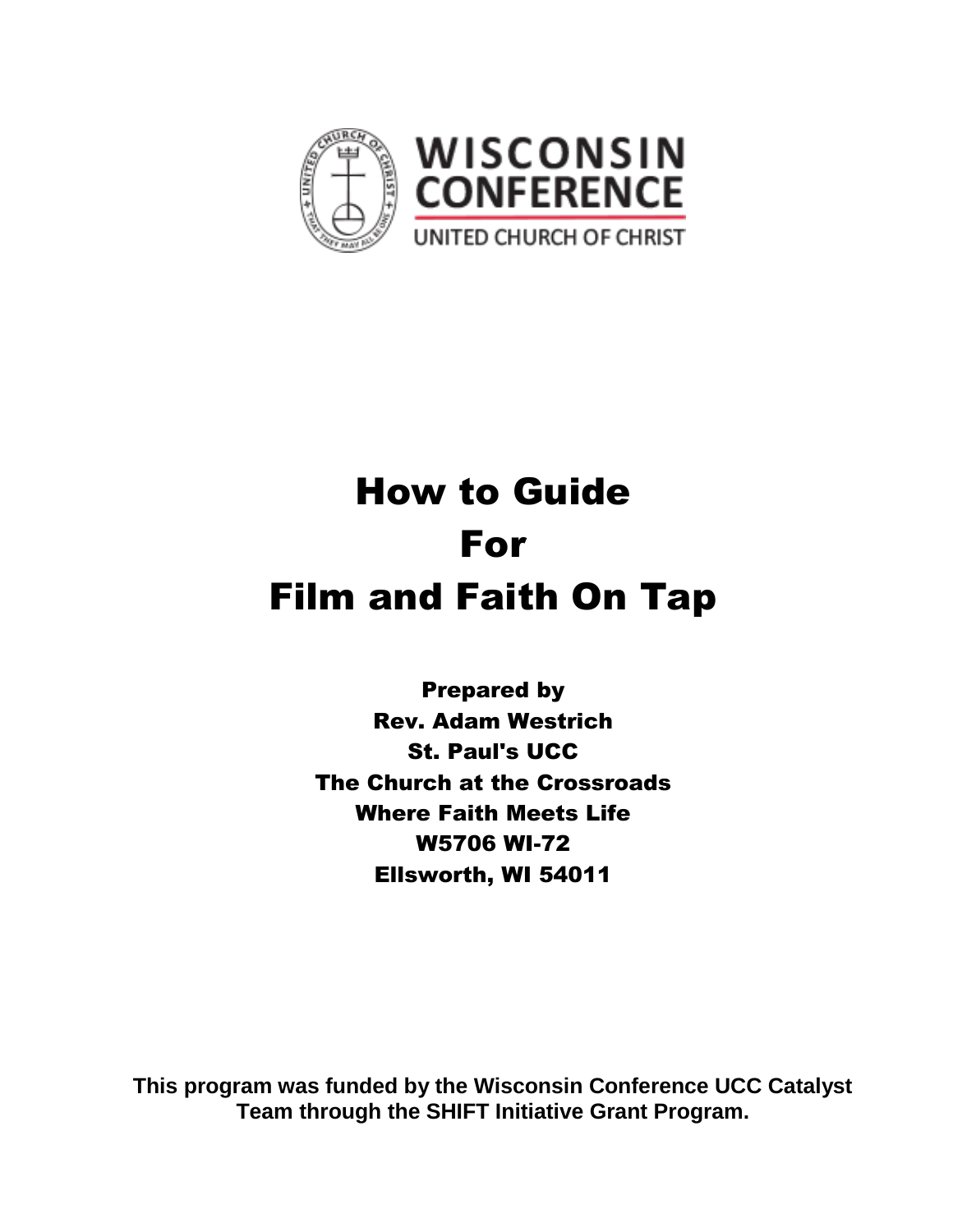Faith and Film on Tap Manual (FFT) Created 05.23.2017, Updated 07.13.2017

# **Introduction and Background**

Faith and Film on Tap was an idea birthed by me, Pastor Adam, in order to find a relevant and meaningful way to connect normal everyday non-church going folks, in particular, as well as church going folks, with their spiritual selves. Believing that to be human means that we wrestle with spiritual matters of faith and life, I wanted to create a venue through which to talk about these things in a non-threatening, life-giving way.

Given the fact that people are organizing themselves differently in our postmodern world, churches will have to begin to both pay attention to these patterns and adapt their ways of being together in order to build communities of faith in the future. For example, people today primarily create and gather in community around a specific activity, for often a very specific period of time. One example of this is when people gather around the activity of drinking coffee or enjoying a beer. Other examples include gathering for the purpose of watching a softball game or participating in one. One final example, would be the gathering of a group of people to do a service project—such as, Feed My Starving Children. Events like these, are typically a onetime occurrence that comes with a knowable and determinable commitment to, an often, very specific period of time (say 3-4 hours). This is how community is organized today.

Knowing that people will not generally speaking darken the door of a church these days, even if a free movie and/or food and beverages are offered, I decided to hold this event in a local bar and restaurant. This, again, creates a non-threatening place to have non-threatening conversations in a location normal people typically gather for community.

Now… Though, there are similar events like this held by people who love to gather around ideas, books, and discussion (just search a few church websites that have small groups as a part of their ethos), these sorts of events typically only attract more thoughtful and already spiritually seeking people. And though these are good kinds of events, they do not appeal to a larger audience and one would have to have a fairly large network of friends/people in order to organize an event like this. That said, most people like movies and many people like food. So, we gather around film, beer, and food periodically, 4 to 6 times a year, for a very specific period of time—about 3 hours.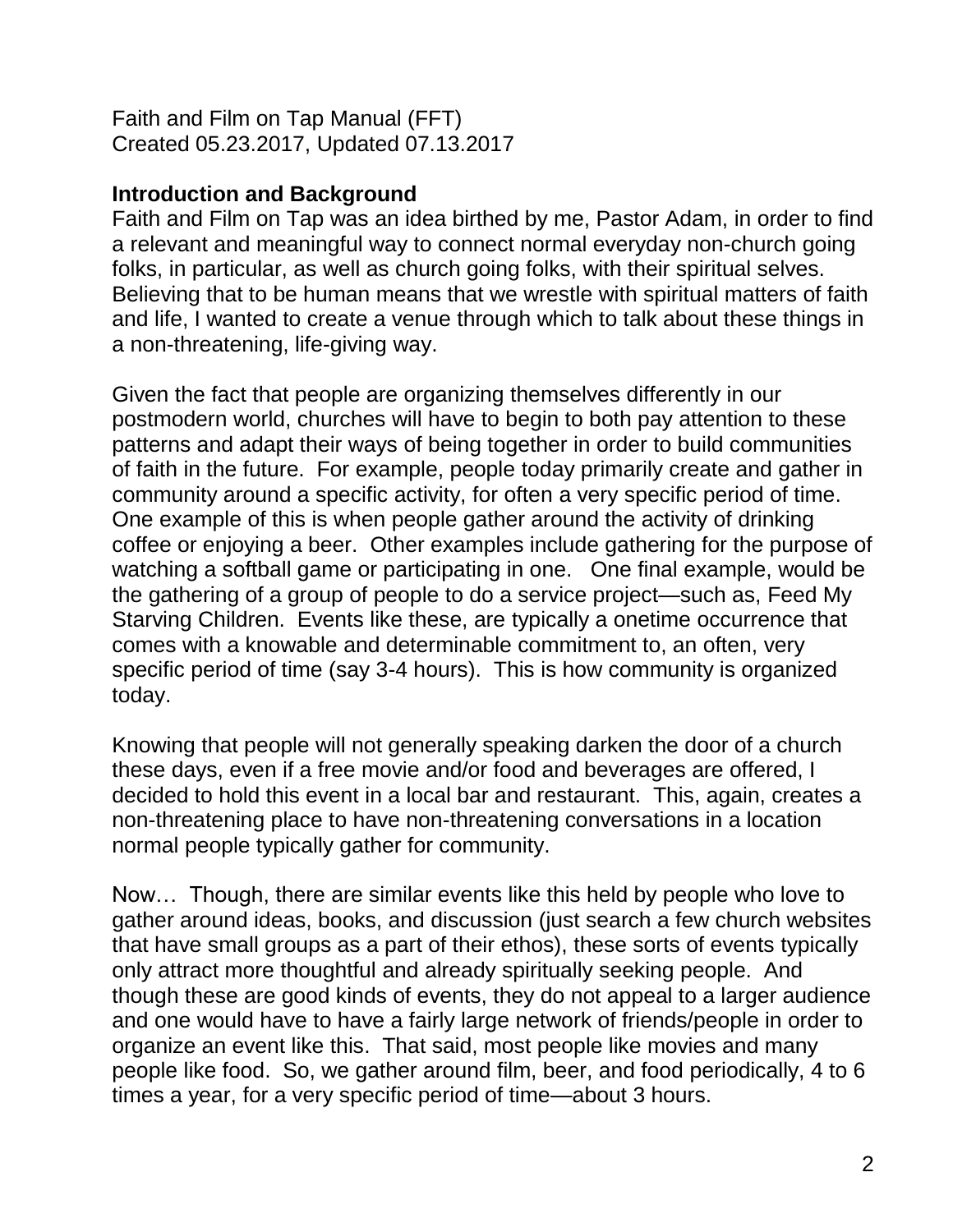Additionally, an event like this, particularly for a small local church, is a bit expensive. Therefore, desiring to share costs and build collaborative relationships with others—whether that be with another local church and/or a local business where all parties benefit from the relationship—I collaborated with the proprietor of Common Man Brewing, a local tap house in our small town. Together we are sharing the costs involved in this enterprise. The one time we offered this event, the proprietor of Common Man had a great night of business, and I was able to begin to build relationships with new non-church going people building community around a fun activity— additionally exposing them to our more gracious and thoughtful gospel and a church family that both loves to have fun while really, *actually*, loving each other.

Therefore, I took three of my great loves—my love of craft beer, film, and theology—and created a format through which I could facilitate a conversation with regular everyday folks regarding matters of life and faith.

Thus, when you gather for a Faith and Film on Tap event you can expect the following format.

30 minutes given for folks to arrive and order food/beverage

5 minute informal welcome, which also gives an overview of the format for the night and an introduction to the movie

- 1.5 2 hours to view a movie
- 15 30 minutes of discussion

Here I pull 2 to 3 themes relating to faith and life that one can easily discern were significant parts of the film we watched and then I offer 4 - 5 questions around these themes.

So far, I've facilitated these myself in a large group format, instead of dividing the group up into small groups of 4 - 6 participants. Using this discussion format, people seem to be able to be engaged with the questions and conversation, even if they do not offer thoughts/responses verbally themselves.

Then, I offer a handout that people can explore, if they choose to, that will take them deeper into the themes of faith and life we discussed that night, which they can engage in on their own in private or with their family. In the future, I may simply offer a bibliography of books and/or resources that would allow for further reflection and development.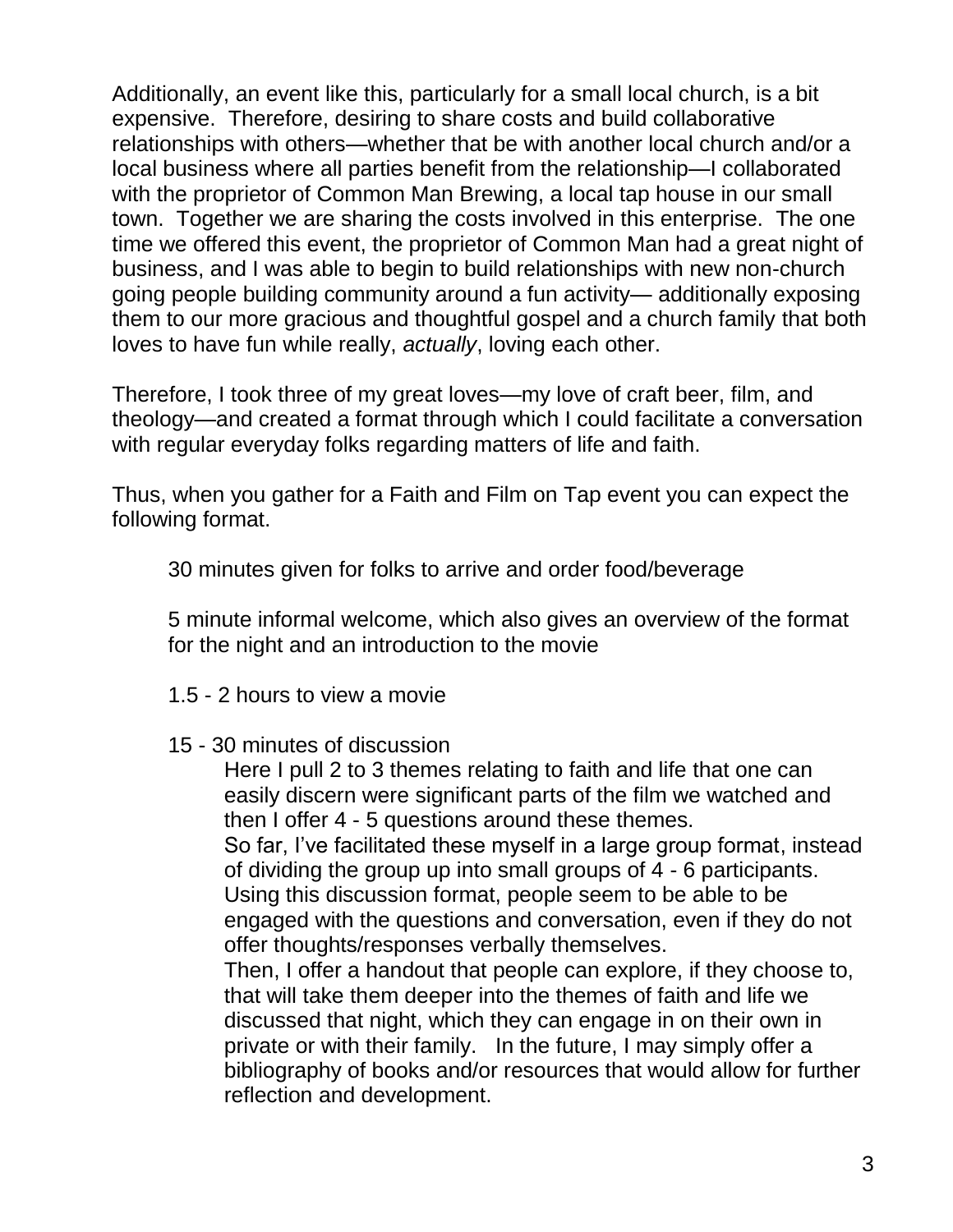## **Implementation of FFT**

If you plan to offer an event like this, you will need to decide with whom you are going to partner and you need to be thinking about the space it will be held in. Common Man Brewing already had a large screen and projector set up in their space for the purpose of watching NFL football games, along with other TVs that made it possible to view something from several different locations within the restaurant. So, the venue was good for an event like this.

Then, you have to get permission to view the movie that you are going to watch by purchasing a license agreement for each viewing. It's important to note that the venue where the movie is being viewed determines the kind of licensing agency you must go through to acquire a licensing agreement.

For example, if you were to watch a movie inside your local church (perhaps, even outside but you will need to check on that for sure), then the best licensing agreement to purchase is through CVLI. This is an umbrella license that gives you access to the most movie licensing agreements. However, you can only view a movie in/on your church grounds. CVLI is the Christian subsidiary of Motion Picture Licensing Corporation (MPLC) and you purchase this umbrella license through CCLI.

MPLC does offer an umbrella license for organizations like schools, if you were to watch a movie on school grounds, a business other than a bar/restaurant, a library, a community center and even in a venue like a nursing home. However, you only have access to viewing movies in those specific venues. And unless you are going to watch more than 5 in a single year, it is not worth it to purchase this larger umbrella package. MPLC does offer an umbrella package for restaurants/bars. However, it only covers two companies that offer licensing agreements. So, your movie options would be severally limited.

The licensing agency that offers the most options for acquiring licenses, for venues outside of a local church, is SWANK Movie Licensing. SWANK Movie Licensing has access to most of the major licensing companies that exist. They price each movie license based on venue, number of people who will view it, square footage of the venue if you choose to do this in a restaurant/bar, and whether you are viewing the movie indoors or outdoors. Given the specific circumstances you intend to view a singular film, you simply purchase an individual license agreement for a singular use for that singular title. If you have to cancel the event and do not view the movie, you get to use the agreement for a different date.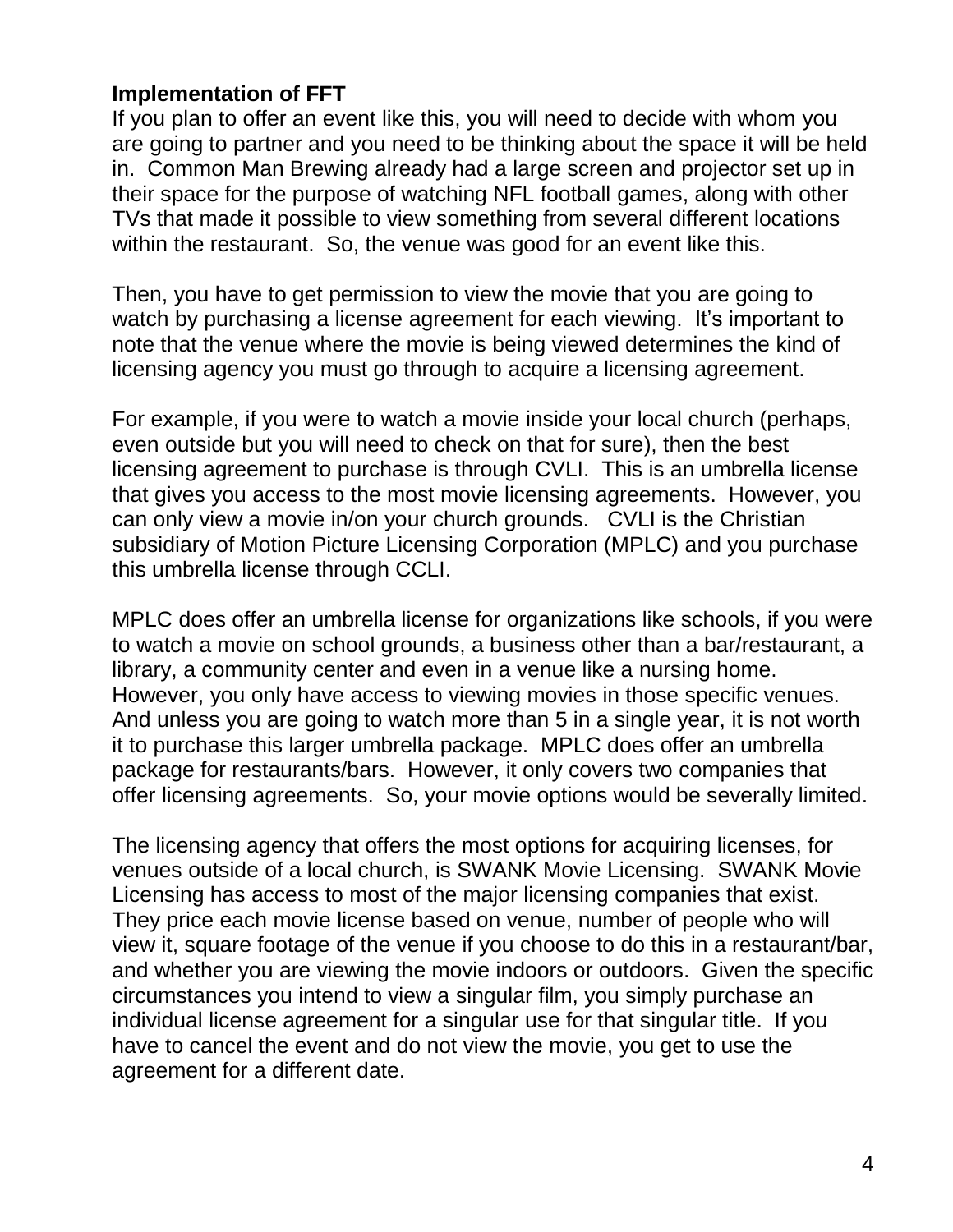So, for example, to view a movie at Common Man Brewing, an establishment under 3000 square feet, indoors and for an audience under 50 people, the total cost to view a movie one time is 135 dollars. See below for a graph that explains pricing further:

| Movies per<br>Year | Price per Title<br>Less than 50<br>people | Price per<br><b>Title</b><br>51-100<br>people |
|--------------------|-------------------------------------------|-----------------------------------------------|
| $1 - 11$           | \$135                                     | \$185                                         |
| $12 - 23$          | \$110                                     | \$160                                         |
| 24-39              | \$90                                      | \$130                                         |
| $40+$              | \$80                                      | \$110                                         |

Here are the rates for the outdoor events for 50 people or less:

# **\$185-\$225 depending on the title**

Lastly, here are our rates on television episodes for indoor use only:

## **30 minute episodes: \$75/episode (5+ \$60/episode) Hour long episodes: \$150/episode (5+ \$125/episode)**

All of these are, of course, subject to change.

To find any of these licensing agreement companies, just simply google their names and you will find them. In addition, if you were to do a google search for "title by title movie licensing", you would find nearly all of these above discussed companies and others, too. For example, you could check into Greenlightright.com . I have not. Let me know if you do. I am curious.

Finally, please see below for my notes and contacts with CVLI and SWANK and the information they provided. Also, see below for the discussion questions and worksheet I handed out for my first Faith and Film on Tap event where we viewed the movie titled, *The Adjustment Bureau*.

If you have any further thoughts and/or questions, please feel free to contact me at the information also provided below. Many blessings to you, as you discern the ways God is calling you to transform lives in the community/communities you are called to serve. May God connect you and your community with both faith and life.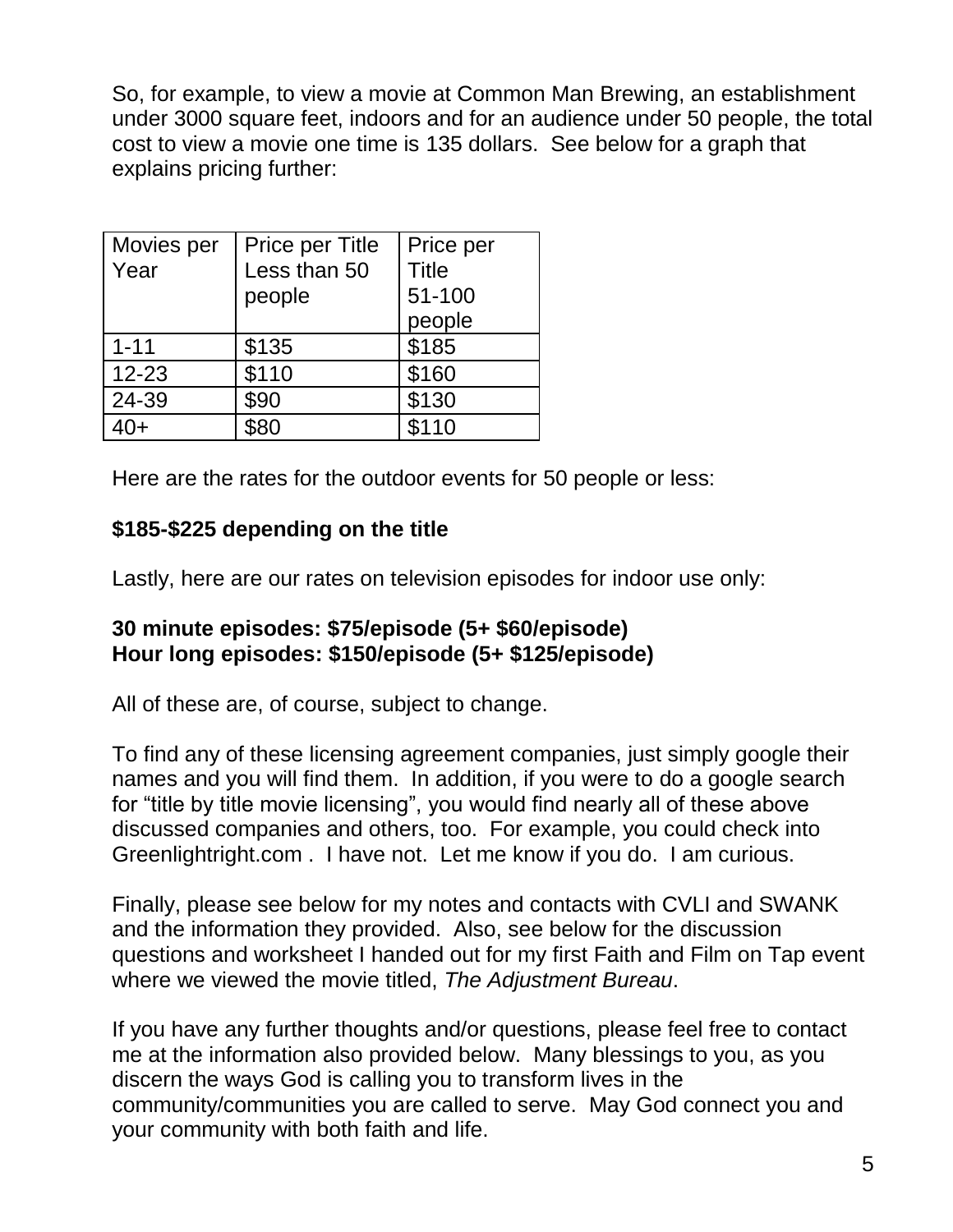Most sincerely, -Pastor Adam

*Rev. Adam W. Westrich Pastor of St. Paul's UCC The Church at the Crossroads Where Faith Meets Life W5706 WI-72 Ellsworth, WI 54011* **Email: [revadamww@gmail.com](mailto:revadamww@gmail.com) Office #: [\(715\) 273-3118](tel:(715)%20273-3118) Cell #: [\(715\) 716-0146](tel:(715)%20716-0146)**





*See below for more information.*

**NOTES from the creation of Faith and Film on Tap (FFT)**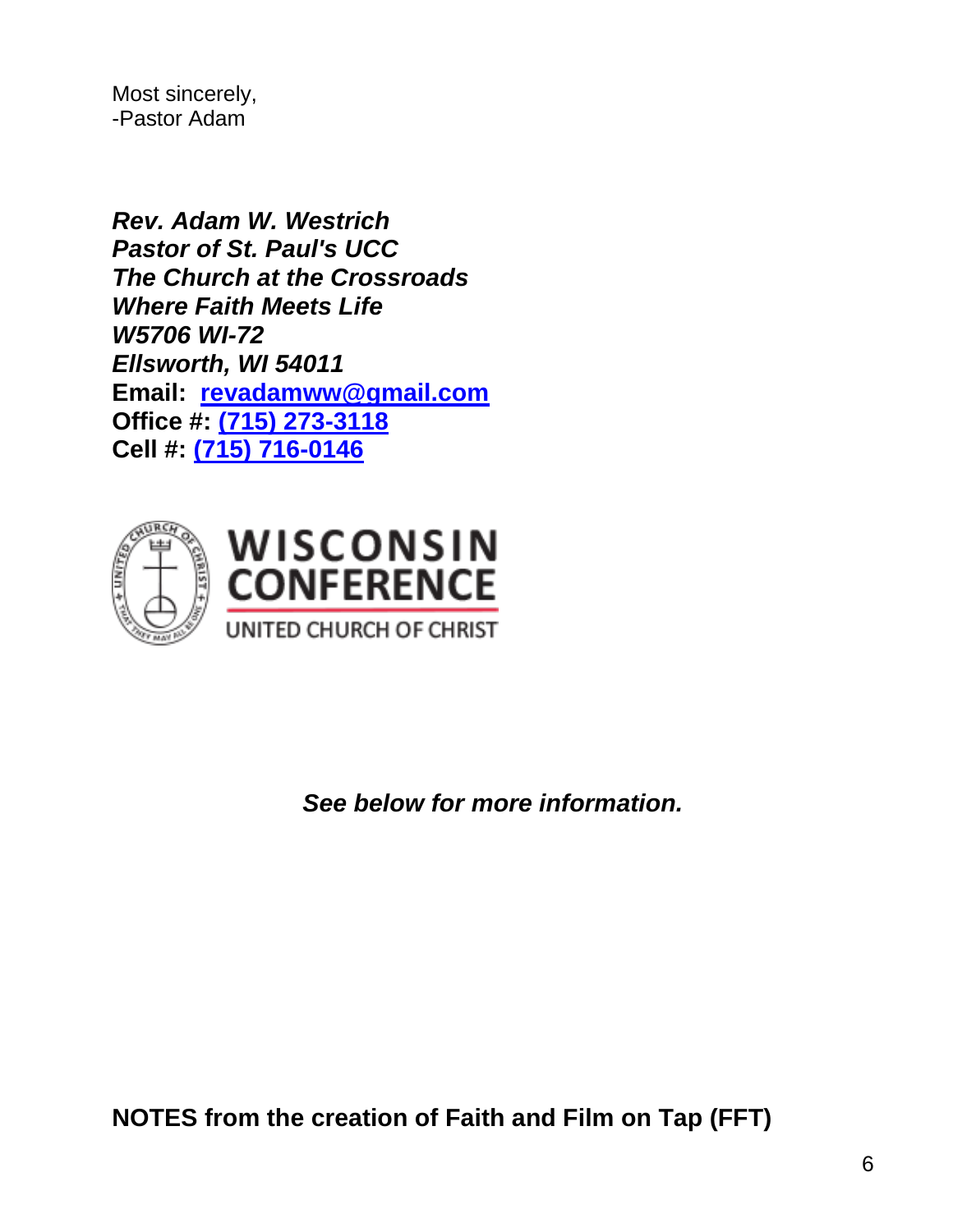Swank—*Can use within a restaurant, these are restaurant/bar prices.*

Good afternoon,

It was great speaking to you earlier. I look forward to helping you with your film events in any way that I can! Attached you will find a copy of the exhibition request form that we discussed over the phone. If you can please fill that out and return it to me via fax or email at your earliest convenience, that will help me get an account set up for over here. As I mentioned, here is the set pricing that we have for INDOOR events for our bar/restaurant events (keep in mind that there will be a \$28 S&H charge if you are utilizing our DVDs):

| Movies per<br>Year | Price per Title<br>Less than 50<br>people | Price per Title<br>51-100 people |
|--------------------|-------------------------------------------|----------------------------------|
| $1 - 11$           | \$135                                     | \$185                            |
| $12 - 23$          | \$110                                     | \$160                            |
| 24-39              | \$90                                      | \$130                            |
|                    | \$80                                      | \$110                            |

Here are the rate for the outdoor events for 50 people or less:

### **\$185-\$225 depending on the title**

Lastly, here are our rates on television episodes:

#### **30 minute episodes: \$75/episode (5+ \$60/episode) Hour long episodes: \$150/episode (5+ \$125/episode)**

Please let me know if you have any other questions for now.

Thanks!

**Tyler** 

**Tyler Krueger** | Account Executive | P[:800.876.5577](tel:(800)%20876-5577) | F[:314.909.0879](tel:(314)%20909-0879) | Email: [tkrueger@swankmp.com](mailto:tkrueger@swankmp.com) Swank Motion Pictures, Inc. | 10795 Watson Road | St. Louis, MO 63127 | United States of America | [www.swank.com](http://www.swank.com/)

This email and any attachments are the property of Swank Motion Pictures, Inc. and are intended solely for the use of the email recipient or entity to whom the email is addressed. Emails are not to be distributed to other parties without the express written permission of the original sender. If you are not the intended recipient of this email, please delete this message. Any other use, retention, or dissemination is strictly prohibited. Please consider the environment before printing this email

CVLI—*Only able to use within/on church grounds*. Here is the current info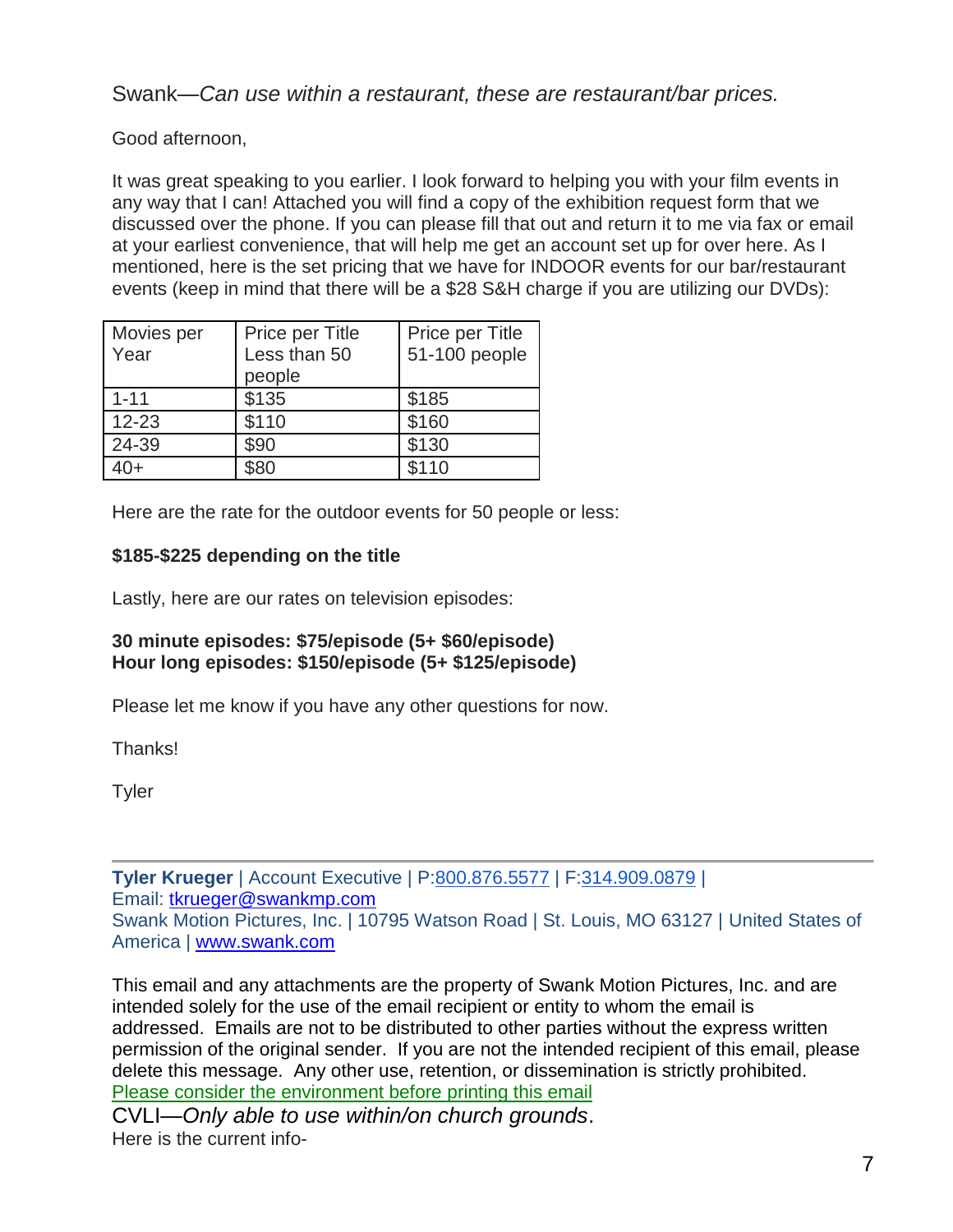The Church Video License enables you to legally show movies at church. Coverage includes playing just a few minutes of a movie all the way up to showing the full-length feature. The Church Video License is one of the most cost effective and convenient ways for churches and other ministry organizations to protect themselves from the possibility of being fined for illegal use of DVDs. I have attached the information sheet for you.

To determine what movies are covered, you must first know which producers are covered and that is determined by what package you choose. There are three packages to choose from for a church 25-99 in attendance (category A):

- 1. Family Values Package contains over 70 producers. The titles focus on religious, educational and family-based themes. Hollywood Studio producers are NOT covered, even if the film is religious. Category A is \$90.00 / 12 months. Producer list: <http://cvli.com/producers/family-values-package/>
- 2. Total Producers Package contains over 650 producers, including the Family Values producers and major Hollywood Studios like Disney, DreamWorks, Fox, MGM, New Line Cinema, Paramount, Universal, United Artists and Warner Bros. Category A is \$235.00 / 12 months. Producer list[:http://cvli.com/producers/total-package/](http://cvli.com/producers/total-package/)
- 3. A Event license for one time use with the Total Producers Package Same coverage as the second option above, but available for one time showing. Category A is \$80.00 / Producer list: <http://cvli.com/producers/total-package/>

Once you choose the package, this video provides essential information to determine what movies are covered: [http://cvli.com/support/.](http://cvli.com/support/) You're also welcome to click on the 'Movie Ideas' tab at [http://cvli.com.](http://cvli.com/)

If one of these license options would benefit your ministry, I can be reached at [1-800-234-](tel:(800)%20234-2446) [2446, x1414.](tel:(800)%20234-2446) If you would like to order the CVLI Video License online, click here: [http://cvli.com/get-started/.](http://cvli.com/get-started/) Let me know if you have any questions. You may also review [www.screenvue.com](http://www.screenvue.com/) for illustration ideas.

Have a great day,

**Debra Williams** Account Representative *Christian Copyright Licensing International*

*\_\_\_\_\_\_\_\_\_\_\_\_\_\_\_\_\_\_\_\_\_\_\_\_\_\_\_\_\_\_\_\_\_\_\_*

**Phone:** [+1 503.257.2230 x 1414](tel:(503)%20257-2230) **Toll Free:** [800 234 2446 x 1414](tel:(800)%20234-2446) **[ccli.com](http://ccli.com/)**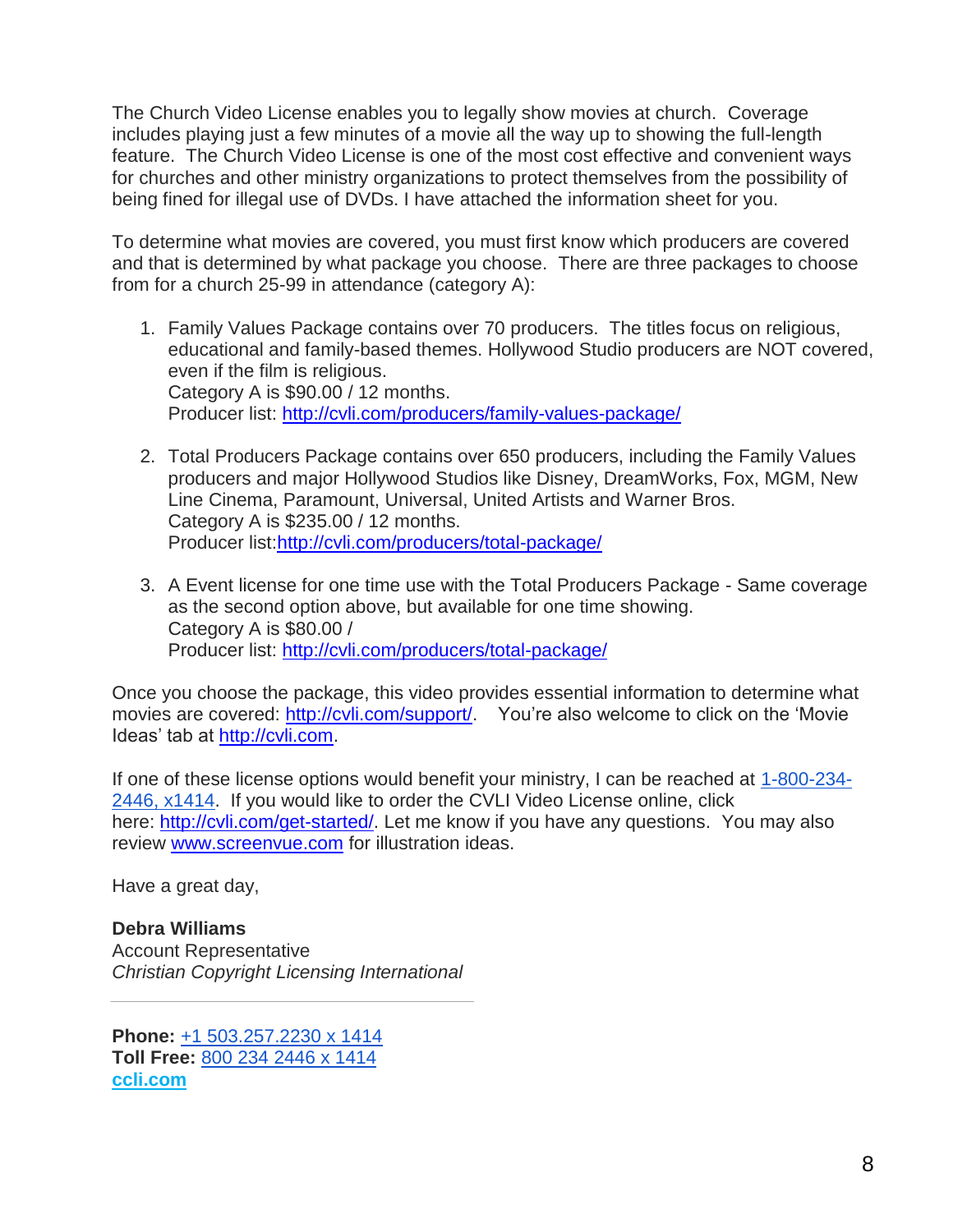This email and any files transmitted with it are confidential and intended solely for the use of the individual or entity to whom they are addressed. The views or opinions presented in this email are solely those of the author. The review, disclosure, distribution or copying of this message by or to anyone other than the named addressee(s) is strictly prohibited. If you have received this message in error, please immediately notify me by reply e-mail and destroy the original and all copies of the message. CCLI accepts no liability for any damage caused by any virus transmitted by this email, nor can the integrity and security of this message be guaranteed on the Internet

MPLC—*Sister company to CVLI, has only two major licensing distributors at this point. So, though we can get an umbrella licensing agreement for like 625 (any restaurant/bar under 3000 square feet), it would not be worth it. Too few options. Check back in a couple of years, though. They are trying.* 

Search for "title by title movie licensing"

Could look into Greenlightright.com *This may prove worth looking into. It's another place like Swank.* 

*Worksheet for 1st FFT Event Below—Movie: The Adjustment Bureau*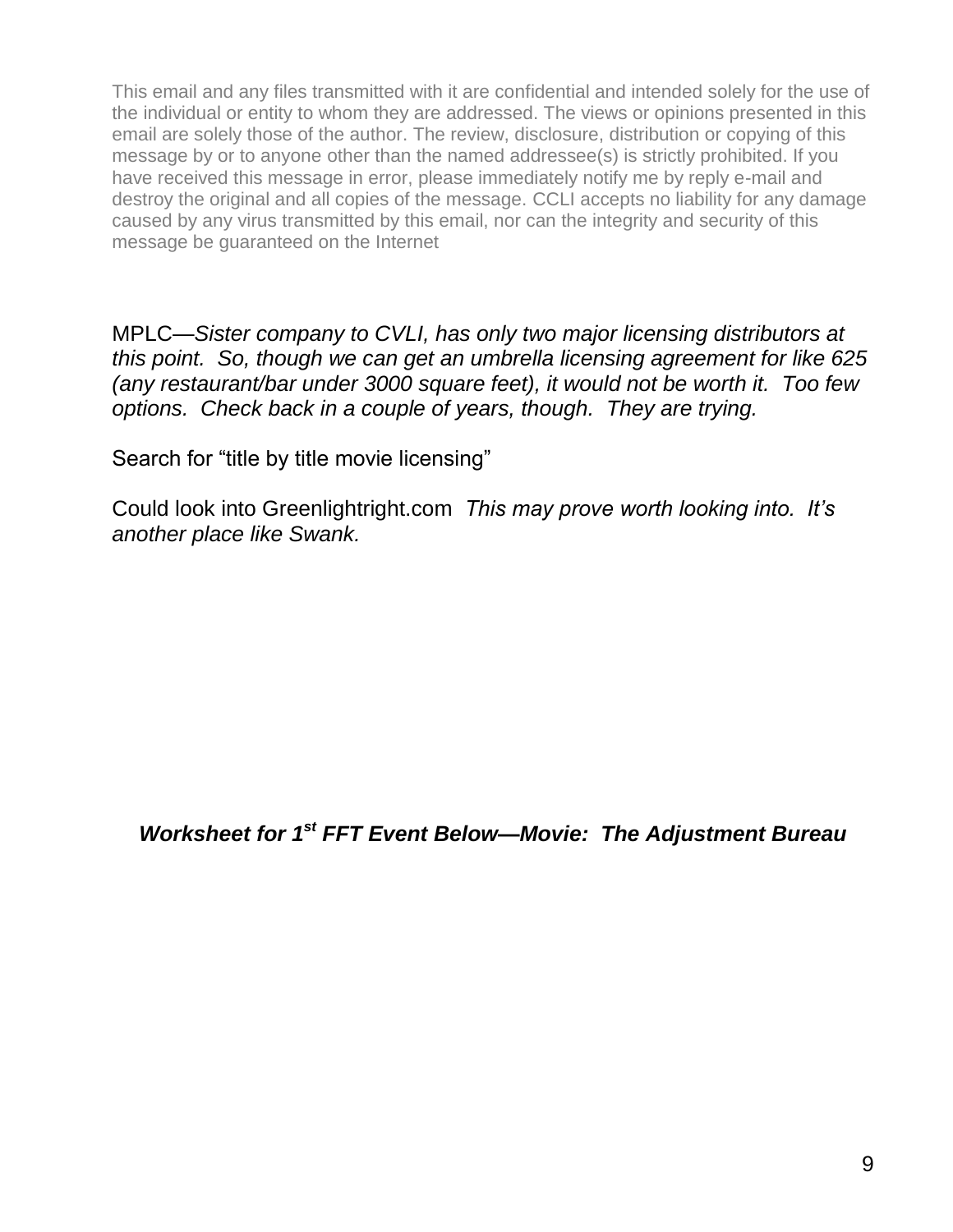Worksheet (1<sup>st</sup> page was a half cut page I placed on all tables for discussion)

Faith and Film on Tap.

 Show *"The Adjustment Bureau,"* with Matt Damon and Emily Blunt.

Round Discussion Questions: *Let's talk about our God pictures.* 

- How did God influence the actions of Matt Damon and Emily Blunt's character?
- How does God interact with the world in which we live and us?
- How have you interpreted God's direction/activity in your life?
- Does God have a bigger purpose? How do we know what it is? How would we interpret it?

Faith and Film on Tap.

 Show *"The Adjustment Bureau,"* with Matt Damon and Emily Blunt.

Round Discussion Questions: *Let's talk about our God pictures.* 

- How did God influence the actions of Matt Damon and Emily Blunt's character?
- How does God interact with the world in which we live and us?
- How have you interpreted God's direction/activity in your life?
- Does God have a bigger purpose? How do we know what it is? How would we interpret it?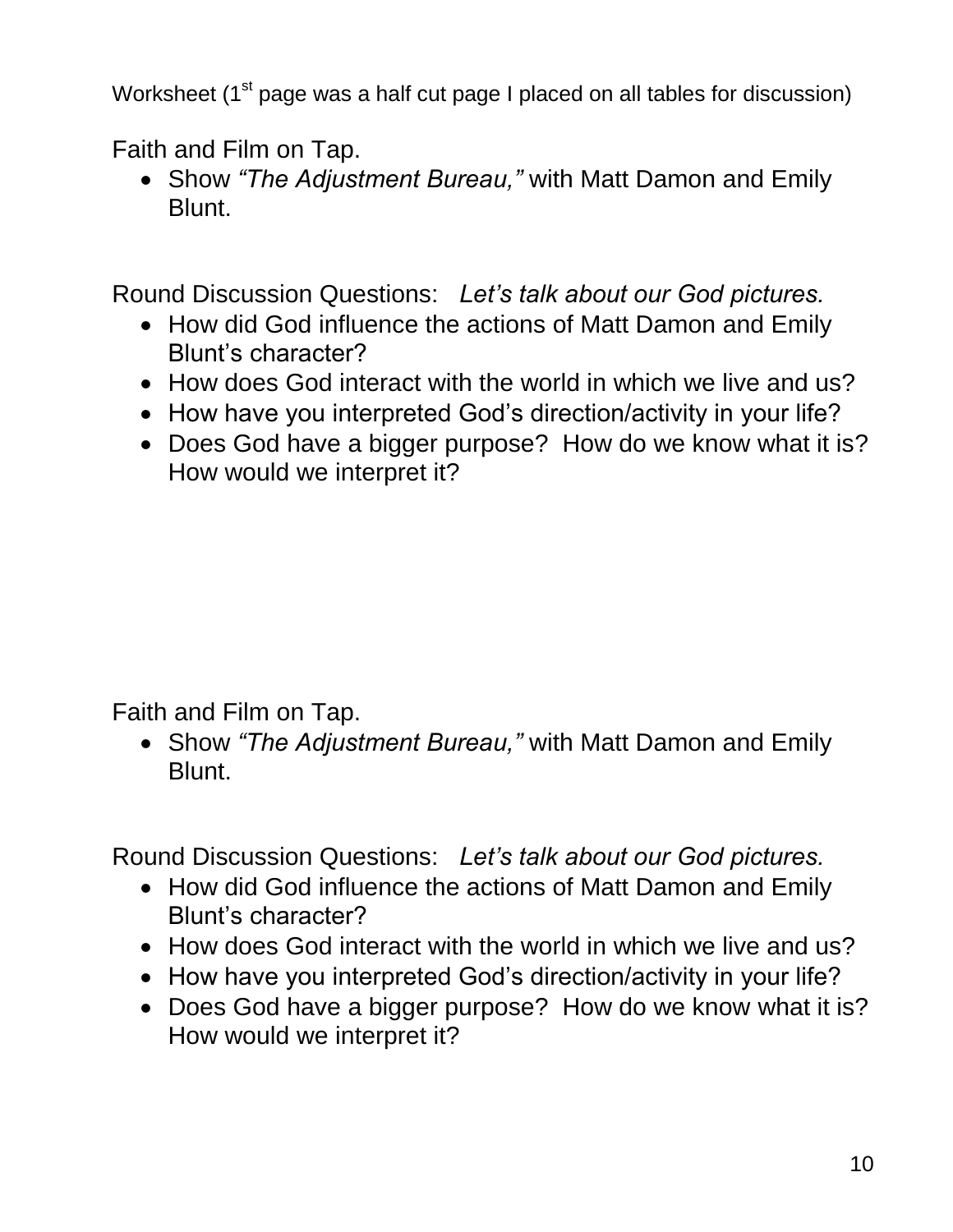Handout (these were handed out as people left, dble sided/stapled)

Early reformation/early modern concept of God: God is in control.

- Hyper-Calvinism (Calvin lived: 10 July 1509 27 May 1564): God is in total control of life—both the broken parts (sin) and the whole parts (righteousness).
- Lutheranism (Luther lived: 10 November 1483 18 February 1546): God is in total control of life—but not the broken parts (sin), that part is our fault.
- Arminianism (Arminius lived: October 10, 1560 October 19, 1609), Human beings have the *free will* to resist both God's will and God's grace.

*In all of these God pictures, God is distant, judgmental (God judges us for our sin), punitive (needs to punish someone/something for our sin), and… people will either go to heaven or hell. Salvation comes only through faith, which in all cases is a result of God's grace through Christ and Christ's work on the cross, and faith is primarily about what I believe about God.* 

Late modern concept of God: God is either in control and with us, or does not exist and we are all alone.

- Popular/Scientific concept: Atheism (anti-theism), there is no God (typically anti-early modern concept of God).
- Popular Christian (Evangelical) concept of God: God wants control of your life, but you have to give God that control.
	- o God is very near us (immanence).
	- o God is like Jesus. Just as Jesus suffered, God knows your suffering and has experienced anything you might experience in this life. Therefore, God knows what you are going through.

*Often, it's felt like we've only had a few options. God has either been in total control and absent or wanting control and with us. However, in this later case, God is only with us once we give that control over to God and subscribe to a confessional (a set of beliefs about God). Or, of course, not here at all, nonexistent (atheism).* 

*In addition, this late modern God picture seems to suggest that God's kingdom and salvation are something we experience primarily after death. Salvation comes through faith, and faith is primarily about what I believe about God.* 

Postmodern concept of God

God is always with us, *and for us,* as well as with/for God's creation.